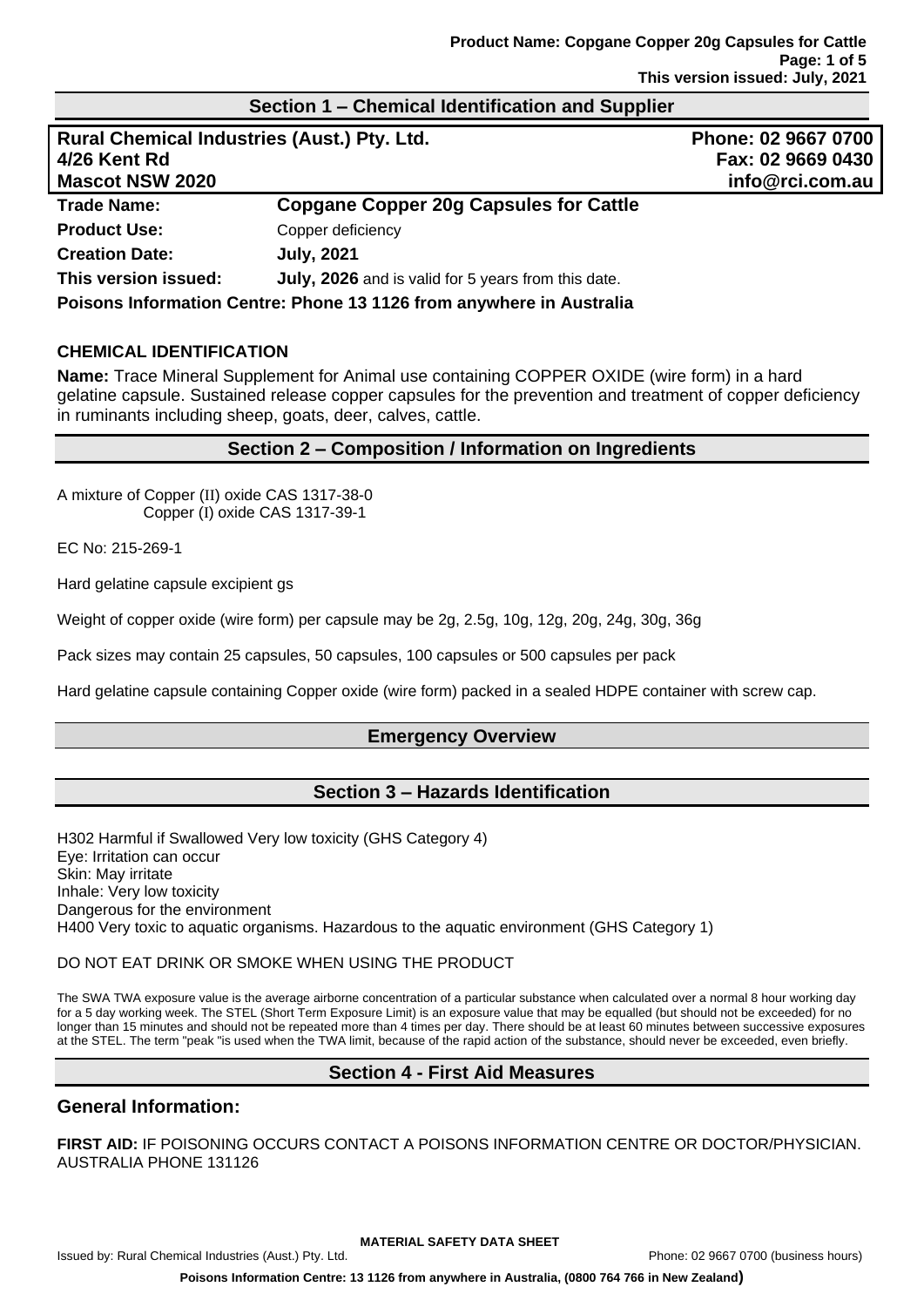**INGESTION:** IF SWALLOWED, WASH OUT MOUTH WITH WATER PROVIDED PERSON IS CONSCIOUS.MAKE PERSON DRINK COPIOUS QUANTITIES OF WATER.

**INHALATION**: IF INHALED, REMOVE TO FRESH AIR. IF NOT BREATHING GIVE ARTIFICIAL RESPIRATION. IF BREATHING IS DIFFICULT, GIVE OXYGEN.

**SKIN CONTACT:** IN CASE OF CONTACT, IMMEDIATELY WASH SKIN WITH SOAP AND COPIOUS AMOUNTS OF WATER.

**EYE CONTACT**: IN CASE OF CONTACT, DO NOT RUB EYE, IMMEDIATELY FLUSH EYES WITH COPIOUS AMOUNTS OF WATER FOR AT LEAST 15 MINUTES.

**ADVICE TO DOCTOR**: TREAT SYMPTOMATICALLY

# **Section 5 - Fire Fighting Measures**

**FLASH POINT:** AUTOIGNITION TEMP, N/A

**SPECIAL RISKS**: NON-COMBUSTIBLE NON-FLAMMABLE

**EXTINGUISHING MEDIA:** WATER SPRAY, CARBON DIOXIDE, DRY CHEMICAL POWDER OR APPROPRIATE FOAM

**SPECIAL FIREFIGHTING PROCEDURES:** WEAR SELF-CONTAINED BREATHING APPARATUS AND PROTECTIVE CLOTHING TO PREVENT CONTACT WITH SKIN AND EYES

**UNUSUAL FIRE AND EXPLOSIONS HAZARDS:** EMITS TOXIC FUMES UNDER FIRE CONDITIONS

MAY REACT VIOLENTLY WITH CONCENTRATED ACIDS

PREVENT FIREFIGHTING WATER FROM ENTERING SURFACE OR GROUND WATER

## **Section 6 - Accidental Release Measures**

**Accidental release:** ACCIDENTAL RELEASE: EMERGENCY PROCEDURES – Non-Applicable Clean up spills immediately. Use suitable protective equipment.

AVOID INHALATION OF DUST

WEAR RESPIRATOR, CHEMICAL SAFETY GOGGLES, RUBBER BOOTS AND HEAVY RUBBER GLOVES.

SWEEP UP, PLACE IN A BAG AND HOLD FOR WASTE DISPOSAL.

AVOID RISING DUST.

VENTILATE AREA AND WASH SPILL SITE AFTER MATERIAL PICKUP IS COMPLETE.

AVOID RELEASE TO THE ENVIRONMENT.

DISPOSE OF ANY SPILL MATERIAL IN ACCORDANCE WITH LOCAL/REGIONAL/NATIONAL OR INTERNATIONAL REGULATIONS.

## **Section 7 - Handling and Storage**

**HANDLING** – Keep out of Reach of Children. Do NOT Eat Smoke or Drink whilst using this product. Avoid eye and skin contact.

**STORAGE:** KEEP CONTAINERS TIGHTLY CLOSED, DRY, NO SPECIFIC STORAGE TEMPERATURES.

#### **MATERIAL SAFETY DATA SHEET**

Issued by: Rural Chemical Industries (Aust.) Pty. Ltd. Phone: 02 9667 0700 (business hours)

**Poisons Information Centre: 13 1126 from anywhere in Australia, (0800 764 766 in New Zealand)**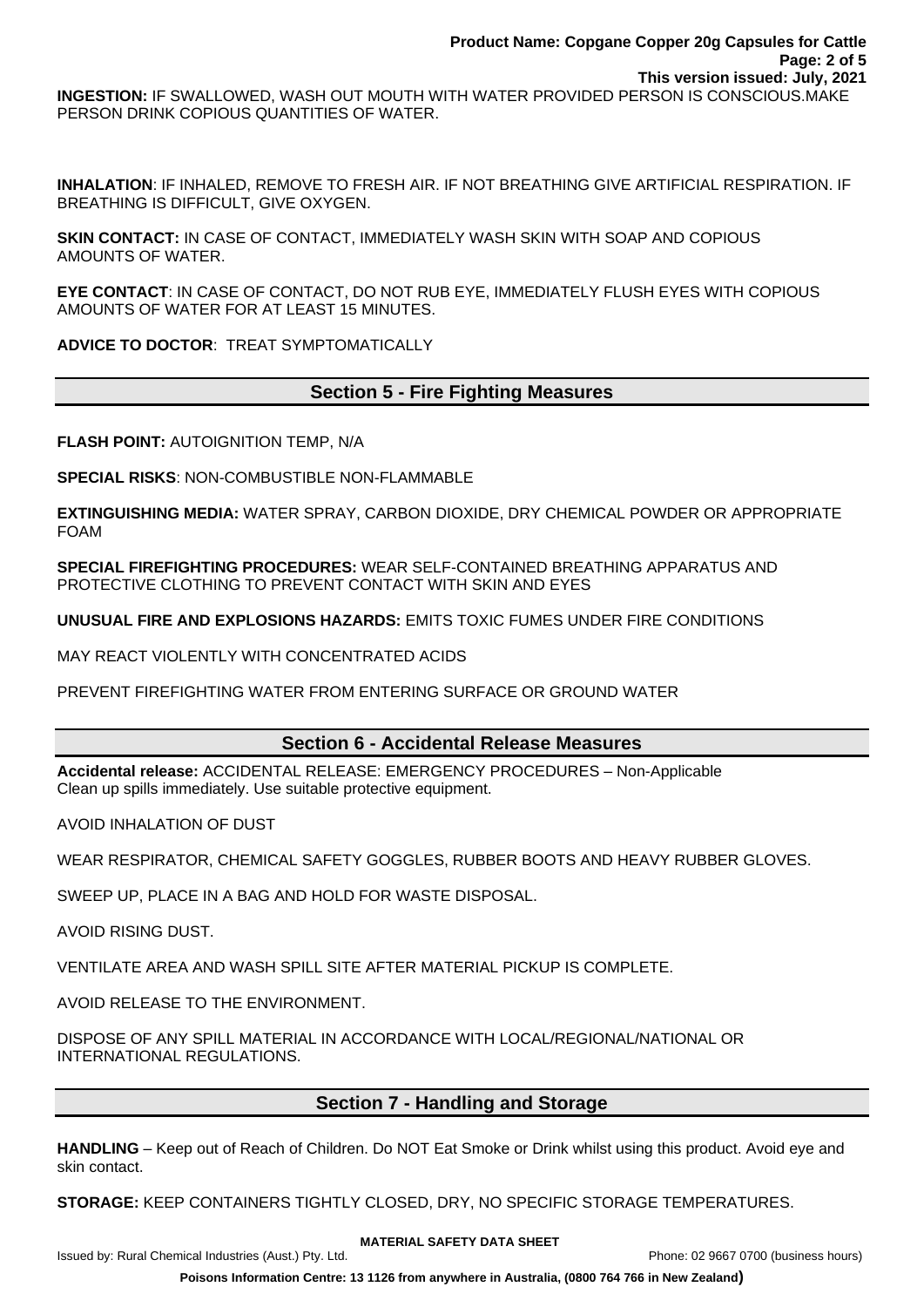## **Section 8 - Exposure Controls and Personal Protection**

WASH HANDS BEFORE AND AFTER HANDLING THE PRODUCT. AVOID SKIN AND EYE CONTACT

NATURAL VENTILATION SHOULD BE ADEQUATE UNDER NORMAL WORKING CONDITIONS.

RESPIRATORY PROTECTION REQUIRED WHEN DUSTS ARE LIKELY TO BE GENERATED.

DO NOT BREATHE DUST.

AVOID CONTACT WITH EYES, SKIN AND CLOTHING.

AVOID PROLONGED OR REPEATED EXPOSURE.

NIOSH/MSHA-APPROVED RESPIRATOR.

COMPATIBLE CHEMICAL-RESISTANT GLOVES. In full contact Nitrile rubber gloves, 0.11mm thick, Breakthrough time > 480min. In splash contact Nitrile rubber gloves, 0.11mm thick, Breakthrough time > 480min.

WEAR EYE PROTECTION TO AVOID ACCIDENTAL EYE CONTACT.

KEEP CONTAINER TIGHTLY CLOSED. STORE IN A COOL DRY PLACE.

## **Section 9 - Physical and Chemical Properties:**

Physical Appearance: A Hard Gelatine capsule containing Copper oxide (wire form) packed in a sealed HDPE container with screw cap.

#### **APPEARANCE AND ODOUR**

Form: HARD GRELATIN CAPSULE CONTAINING SOLID black/grey rods. Odour: Odourless

### **PHYSICAL PROPERTIES**

Gelatine Capsule – Disintegrates in contact with water Copper oxide (wire form) - MELTING POINT ~1300Oc Bulk density  $\sim$  3000 kg/m3 Solubility in water: Insoluble

## **Section 10 - Stability and Reactivity**

### **STABILITY** – STABLE UNDER NORMAL AMBIENT AND ANTICIPATED STORAGE CONDITIONS

**INCOMPATIBILITIES** – SUBSTANCES TO BE AVOIDED CONCENTRATED ACIDS

HAZARDOUS COMBUSTION OR DECOMPOSITION PRODUCTS EMITS TOXIC FUMES IOF HEATED TO DECOMPOSITION

HAZARDOUS POLYMERIZATION WILL NOT OCCUR.

# **Section 11 - Toxicological Information**

NO HAZARDOUS PROPERTIES ARE TO BE EXPECTED WHEN THE PRODUCT IS HANDLED AND USED WITH APPROPRIATE CARE: ROUTE OF EXPOSURE

**SKIN**: CAUSES SKIN IRRITATION.MAY BE HARMFUL IF ABSORBED THROUGH THE SKIN.

#### **MATERIAL SAFETY DATA SHEET**

Issued by: Rural Chemical Industries (Aust.) Pty. Ltd. Phone: 02 9667 0700 (business hours)

**Poisons Information Centre: 13 1126 from anywhere in Australia, (0800 764 766 in New Zealand)**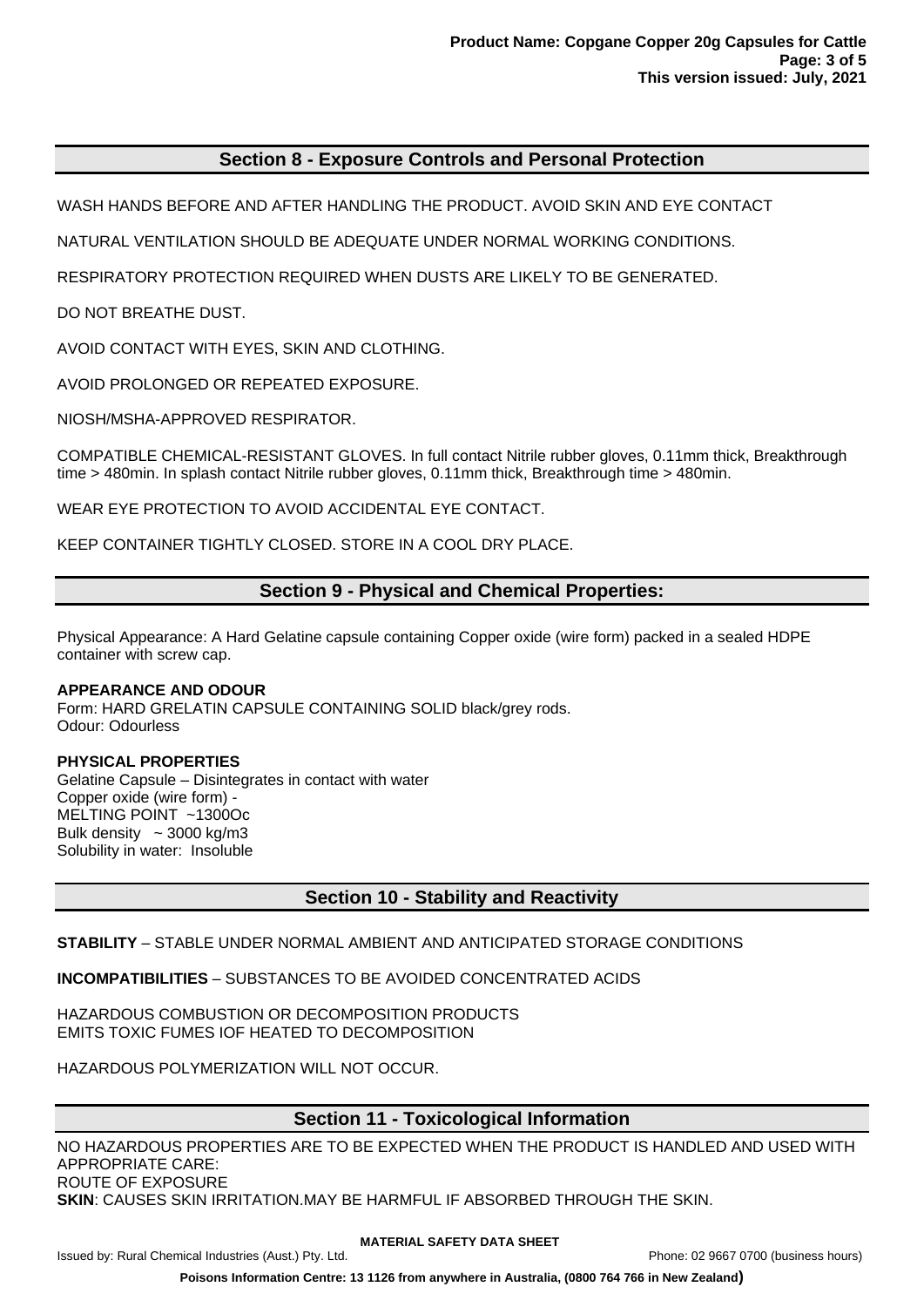**EYE:** CONTACT CAUSES EYE IRRITATION. **INHALATION**: MAY BE HARMFUL IF INHALED.MATERIAL IS IRRITATING TO MUCOUS MEMBRANES AND UPPER RESPIRATORY TRACT. **INGESTION**: MAY BE HARMFUL IF SWALLOWED.

RTECS #: GL7900000 COPPER OXIDE Animal Toxicological Data for Copper oxide LD50 Rat (oral) 470mg/kg LD50 Mouse IP 380mg/kg

CHRONIC: No Information Available Reproductive effects: No Information Available Mutagenicity: No Information Available Carcinogenic Effects: No Information Available

TO THE BEST OF OUR KNOWLEDGE, THE CHEMICAL, PHYSICAL, AND TOXICOLOGICAL PROPERTIES HAVE NOT BEEN THOROUGHLY INVESTIGATED.

# **Section 12 - Ecological Information**

Marine Pollutant. Contains Heavy Metal. Toxic to Terrestrial and aquatic plants and animals. Do not release to the environment

## **Section 13 - Disposal Considerations**

CLEAN UP SPILL IMMEDIATELY.

PLEASE SPILLED MATERIAL IN A SEALED PLASTIC BAG. ANY SMALL REMAINING SPILL MAY BE WASHED

AWAY BUT AVOID ENTRY OF ANY WASH INTO LOCAL DRAINS OR WATERWAYS.

PLACE BAG IN SUITABLE DISPOSAL BIN FOR LOCAL WASTE DISPOSAL.

OBSERVE ALL FEDERAL, STATE AND LOCAL ENVIRONMENTAL REGULATIONS.

## AVOID RELEASE INTO THE ENVIRONMENT

# **Section 14 - Transport Information**

Classified as a Hazardous Substance. NOT classified as DANGEROUS GOODS when transported by road or rail within Australia under Special Provision AU01 of the Australian Dangerous Goods Code 7<sup>th</sup> edition. Classified as Dangerous Goods when transported by Air in internal packaging over 5kg.

IATA PROPER SHIPPING NAME: Environmentally hazardous substance, solid, N.O.S (copper oxide) IATA UN Number: 3077 Hazard group 9 Packing group III

EHS mark (ADR 2.2.9.1.10 IMDG CODE 2.10.3) For single packaging and combination packaging containing inner packaging with Dangerous Goods >5kg for solids.

# **Section 15 - Regulatory Information**

SUSDP Poisons Schedule – Not Scheduled

# **Section 16 - Other Information**

THE ABOVE INFORMATION IS BELIEVED TO BE CORRECT BUT DOES NOT PURPORT TO BE ALL INCLUSIVE AND SHALL BE USED ONLY AS A GUIDE. NEITHER RURAL CHEMICAL INDUSTRIES PTY LTD, NOR RUTH CONSOLIDATED INDUSTRIES PTY LTD SHALL NOT BE HELD LIABLE FOR ANY DAMAGE RESULTING FROM HANDLING OR FROM CONTACT WITH THE ABOVE PRODUCT.

**Poisons Information Centre: 13 1126 from anywhere in Australia, (0800 764 766 in New Zealand)**